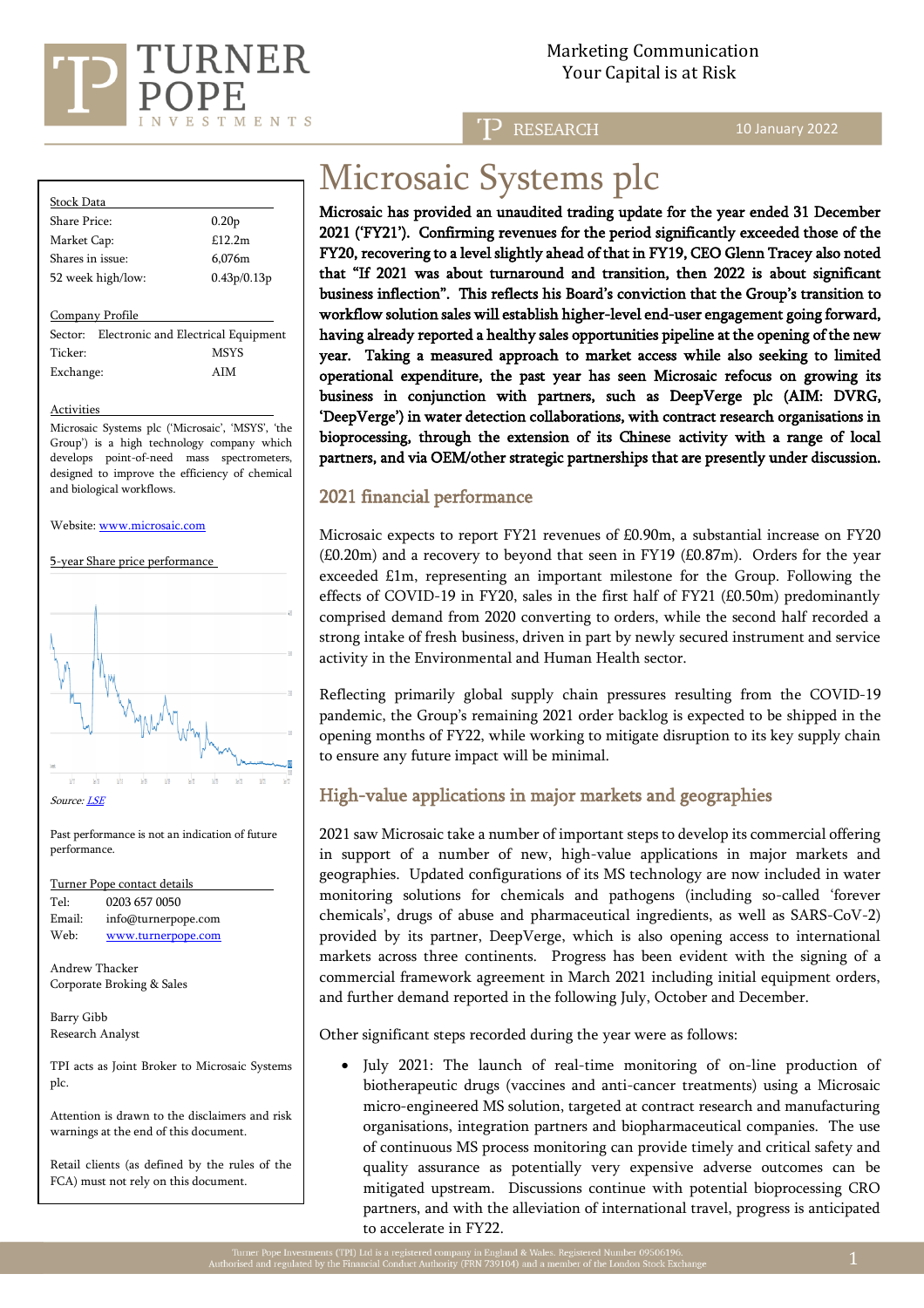

**ENTS** 

# Marketing Communication

**P** RESEARCH

10 January 2022

- September 2021: Microsaic entered into an agreement with a new Chinese partner, Jiangsu Henzhihe Technologies Co. Ltd. ('HZH'), to source manufacturing, integration, and service for distribution and prospective OEM partnerships in China. With strict international travel restrictions in force well into 2021 hopefully easing in 2022, it is now believed that progress will accelerate with a view to securing a medical licence to ship products in China, and subject to local regulatory requirements, into markets globally.
- October 2021: Saw the launch of Microsaic's services business, which offers a suite of solutions that provide knowledge, applications and services, including environmental, bioprocessing optimisation and analytics and workflow solutions, and emerging translational medicine. Further augmenting the Group's ongoing transition towards offering complete solutions to end-users in Human & Environmental Health, end-users will be sought across a number of different industries, including pharmaceuticals/biopharmaceuticals, food safety, environmental and clinical.
- November 2021: The Group's point-of-need platform was further extended to include Gas Chromatography ('GC') alongside its existing liquid chromatography ('LC') capability, enabling automated detection of organic chemicals in both non-volatile and volatile compounds. This expands the range of detectable compounds and fields of use for its technology, with potential applications across therapeutics, antibiotics, pesticides, petrochemicals, and personal care products.

## Workflow solution sales expected to establish higher-level end-user engagement

Although MS technology equipment sales opportunities will remain part of Microsaic's future revenue mix, the Board expects the Group's transition toward workflow solution sales will establish higher-level end-user engagement, improving both customer engagement and operational visibility. Progress in this direction has been made in 2021 contributing most significantly in the second half of the financial period with increased order intake and enquiries, something that the Board expects to yield significant gains in the current year.

Within this, software and Artificial Intelligence ('AI') collaborations in the area of Environmental Health enable the Group to highlight the value and information that can be extracted from customer data, such as trend identification and prediction. This includes both its work with DeepVerge's wholly-owned subsidiary, Modern Water, which incorporates AI to power analysis for substances such as drugs of abuse and active pharmaceutical ingredients during real-time sewage monitoring, while Microsaic's work with Swansea University Medical School also examines the interaction of epigenetics and environmental factors, including pollutants.

## Balance sheet strength expected to support Microsaic's corporate transformation to point of profitability

2022 looks set to start well for Microsaic. With a healthy sales opportunities pipeline in place, the Board is targeting a significant increase in revenues this year, underpinned by scientific services opportunities, particularly in bioprocessing and water markets, while also benefitting from extension of the Group's detection platform into Human and Environmental Health real-time monitoring. International market access is now being found through the expansion of existing and prospective partnerships/collaborations, without the need to substantially increment operational expenditure. Although at this time TPI has yet to set a valuation, project forward revenues or set a target share price for Microsaic, it does recognise that this latest update represents a further, important step toward delivering on the promises made back in February 2021, when it successfully completed a £5.5m equity placing and broker option. Having since redirected its business model from an instrument-centric sales focus to a more commercial and collaboratively-based business model centred on customer workflows, providing instrumentation, software, service and analytics to help solve real-world problems, Microsaic has emerged from the Pandemic as a stronger and more commercially-focused operation. This is something TPI expects to be demonstrated through value retained in its proprietary and unique technologies, improving sales and deepening customer relationships as 2022 progresses.

#### (Risk warning: Future performance and forecasts are not a reliable indicator of future results.)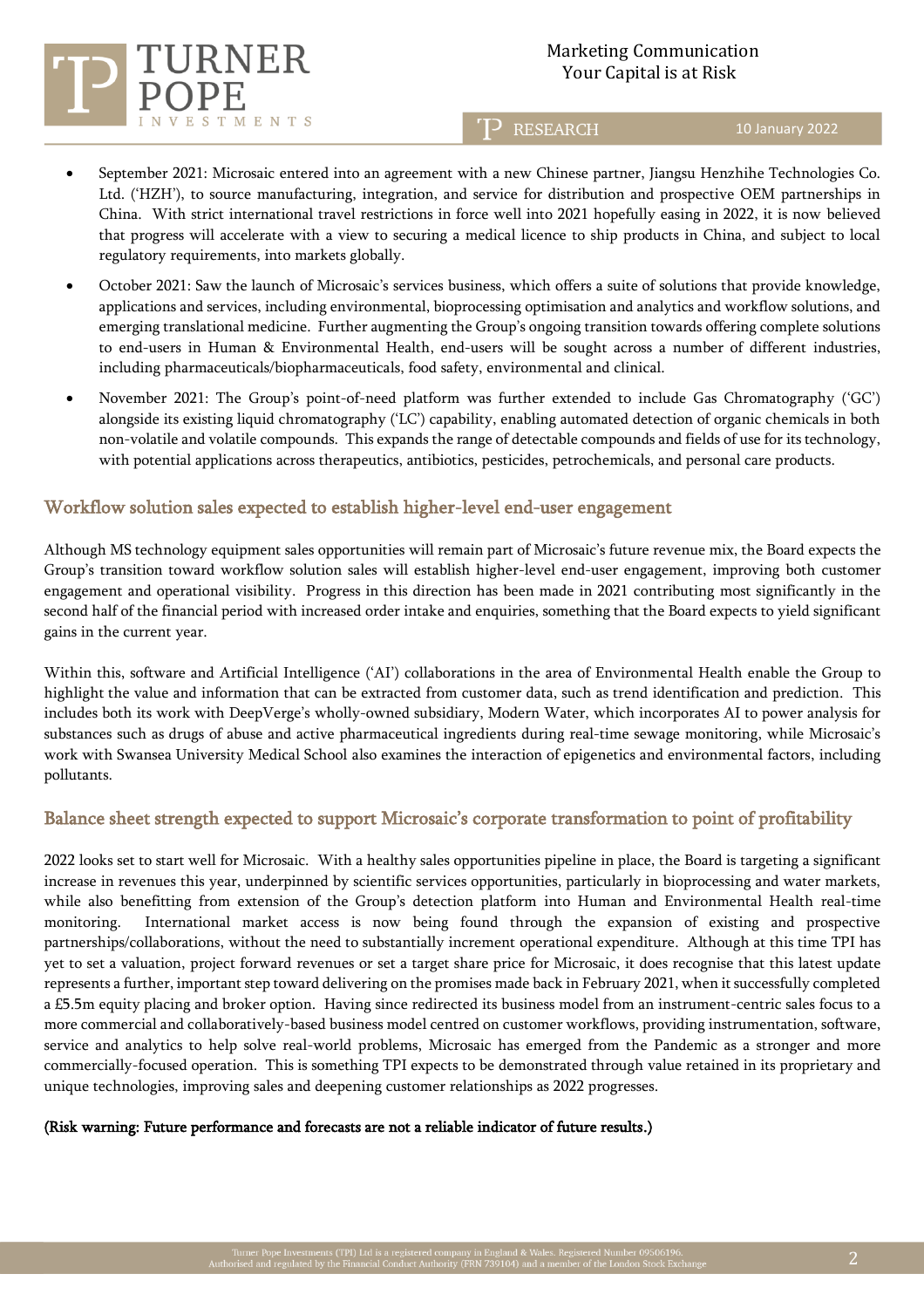

T<sub>2</sub> RESEARCH

10 January 2022

## THIS DOCUMENT IS NOT FOR PUBLICATION, DISTRIBUTION OR TRANSMISSION INTO THE UNITED STATES OF AMERICA, JAPAN, CANADA OR AUSTRALIA.

#### **Conflicts**

This is a non-independent marketing communication under the rules of the Financial Conduct Authority ("FCA"). The analyst who has prepared this report is aware that Turner Pope Investments (TPI) Limited ("TPI") has a relationship with the company covered in this report. Accordingly, the report has not been prepared in accordance with legal requirements designed to promote the independence of investment research and is not subject to any prohibition on dealing by TPI or its clients ahead of the dissemination of investment research.

TPI manages its conflicts in accordance with its conflict management policy. For example, TPI may provide services (including corporate finance advice) where the flow of information is restricted by a Chinese wall. Accordingly, information may be available to TPI that is not reflected in this document. TPI may have acted upon or used research recommendations before they have been published.

#### Risk Warnings

Retail clients (as defined by the rules of the FCA) must not rely on this document. Any opinions expressed in this document are those of TPI's research analyst. Any forecast or valuation given in this document is the theoretical result of a study of a range of possible outcomes and is not a forecast of a likely outcome or share price.

The value of securities, particularly those of smaller companies, can fall as well as rise and may be subject to large and sudden swings. In addition, the level of marketability of smaller company securities may result in significant trading spreads and sometimes may lead to difficulties in opening and/or closing positions. Past performance is not necessarily a guide to future performance and forecasts are not a reliable indicator of future results.

AIM is a market designed primarily for emerging or smaller companies and the rules of this market are less demanding than those of the Official List of the UK Listing Authority; consequently, AIM investments may not be suitable for some investors. Liquidity may be lower and hence some investments may be harder to realise.

#### Specific disclaimers

TPI acts as joint broker to Microsaic Systems plc ('Microsaic') and sole broker to DeepVerge plc ('Deepverge') which is listed on the AIM Market of the London Stock Exchange ('AIM').

TPI's private and institutional clients may hold, subscribe for or buy or sell Microsaic and/or Deepverge's securities. Opinions and estimates in this document are entirely those of TPI as part of its internal research activity. TPI has no authority whatsoever to make any representation or warranty on behalf of Microsaic or Deepverge.